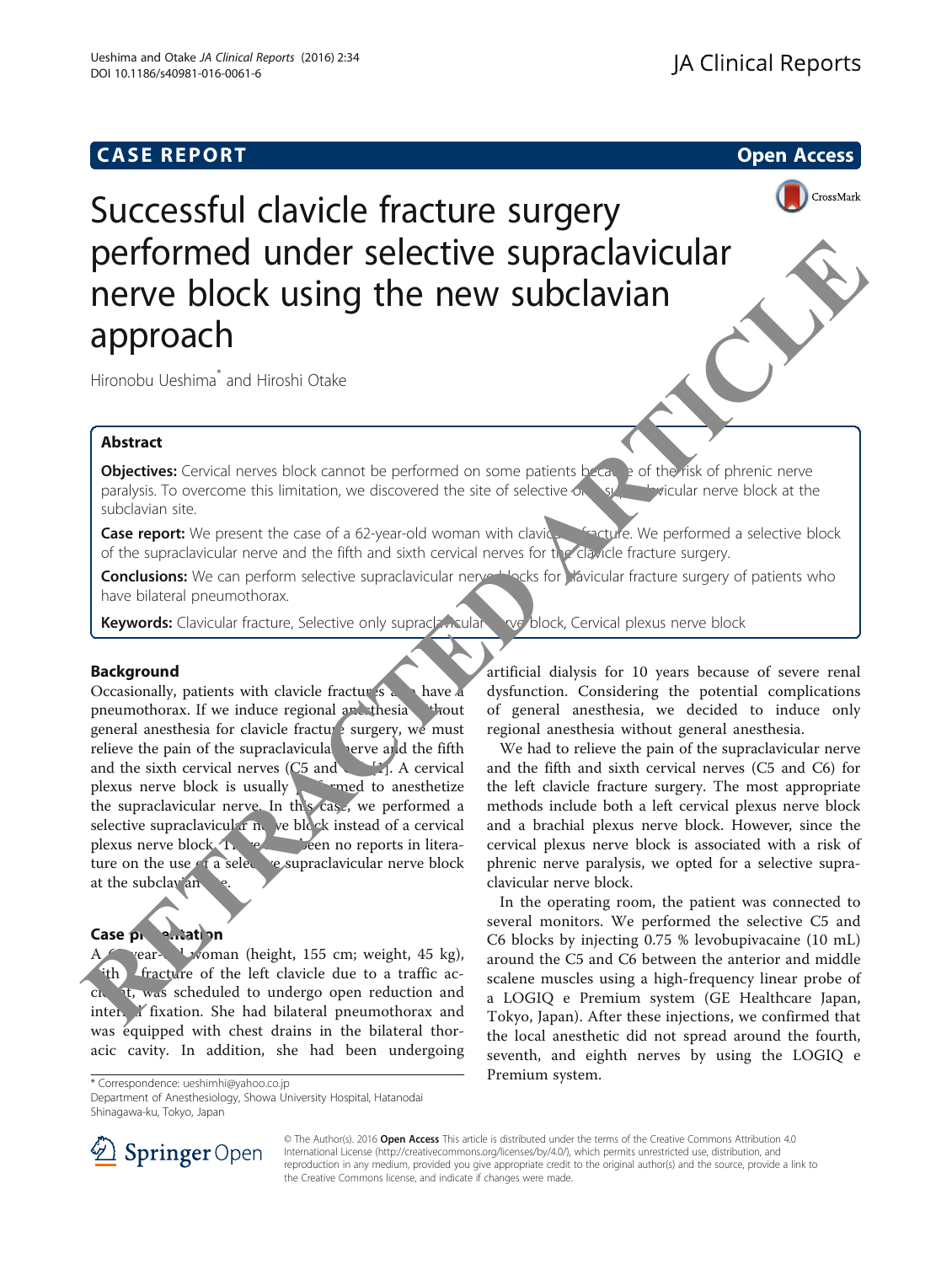The selective supraclavicular nerve block was administered by injecting 0.75 % levobupivacaine (10 mL) from the head side into the space beyond the pectoralis major muscle that was 2 cm lateral to the left sternal edge by means of the high-frequency linear probe (Figs. 1 and 2). Twenty minutes after applying the blocks with a pinprick test, the breast resection was performed without using any sedative. The perioperative course was uneventful and did not require additional analgesics. There were no changes caused phrenic nerve paralysis on the postoperative chest X-rays.

#### Discussion

Prior to this case, there have been no reports in literature on the use of a selective supraclavicular nerve block at the subclavian site. Hence, we mainly performed the cervical plexus nerve block to anesthetize the selective supraclavicular nerve. However, as the cervical plexus nerve block may lead to phrenic nerve paralysis, it cannot be performed in patients with bilateral pneumothorax.

The supraclavicular nerve arises from the third and fourth cervical nerves and emerges beneath the posterior border of the sternocleidomastoid muscle. The supraclavicular nerve branches into the medial, intermediate, and lateral supraclavicular nerves at the sternocleidomastoid and descends into the posterior triangle of the neck beneath the platysma and leep cervical fascia (Fig. 3) [2]. These branches run parallel beyond the pectoralis major muscle. In  $t_1$  case, we selectively blocked the supraclavicular nerve  $\mathbf{b}$  injecting local anesthetic at the site of the pectoralis major muscle. The selective supraclavi lar nerve block reported by Valdés-Vilches and Sánchez-de<sup>l</sup> Águila [3] is performed via the supraclay lar approach and has the risk of phrenic nerve block  $\mathbf{F}$  and required volumes are injected. The<br>main and the back with a pin-back with a pin-back with a pin-back with the street to perform of the properties control with<br>the control and did not require additional analogies.<br>
There were no change caused phenic neve



Administering a  $n$  rve block at the site of the pectoralis major **depending to the procedure to be performed** safely and easily. In addition, we may be able to use this approach for performing selective supraclavicular nerve block in patients with severe complications such as bilat- $\lceil \cdot \rceil$  pral permothorax and hemorrhagic diathesis. In the  $\mathbf{w}_e$ , we may be able to perform selective supraclavicular nerve block for perioperative analgesia of patients with such complication. For example, the nerve block may be used effectively in surgeries for clavicle fracture and anterior rib fractures.

There have been no reports in the literature on the use of selective supraclavicular nerve block in clavicle fractures. Therefore, it is uncertain whether adequate anesthetic volumes and concentration would achieve a satisfactory result. In particular, administering a small volume at the site may not be able to block lateral supraclavicular nerves.



Fig. 1 Probe's method. A probe is a white box, and the injection site is a white arrow